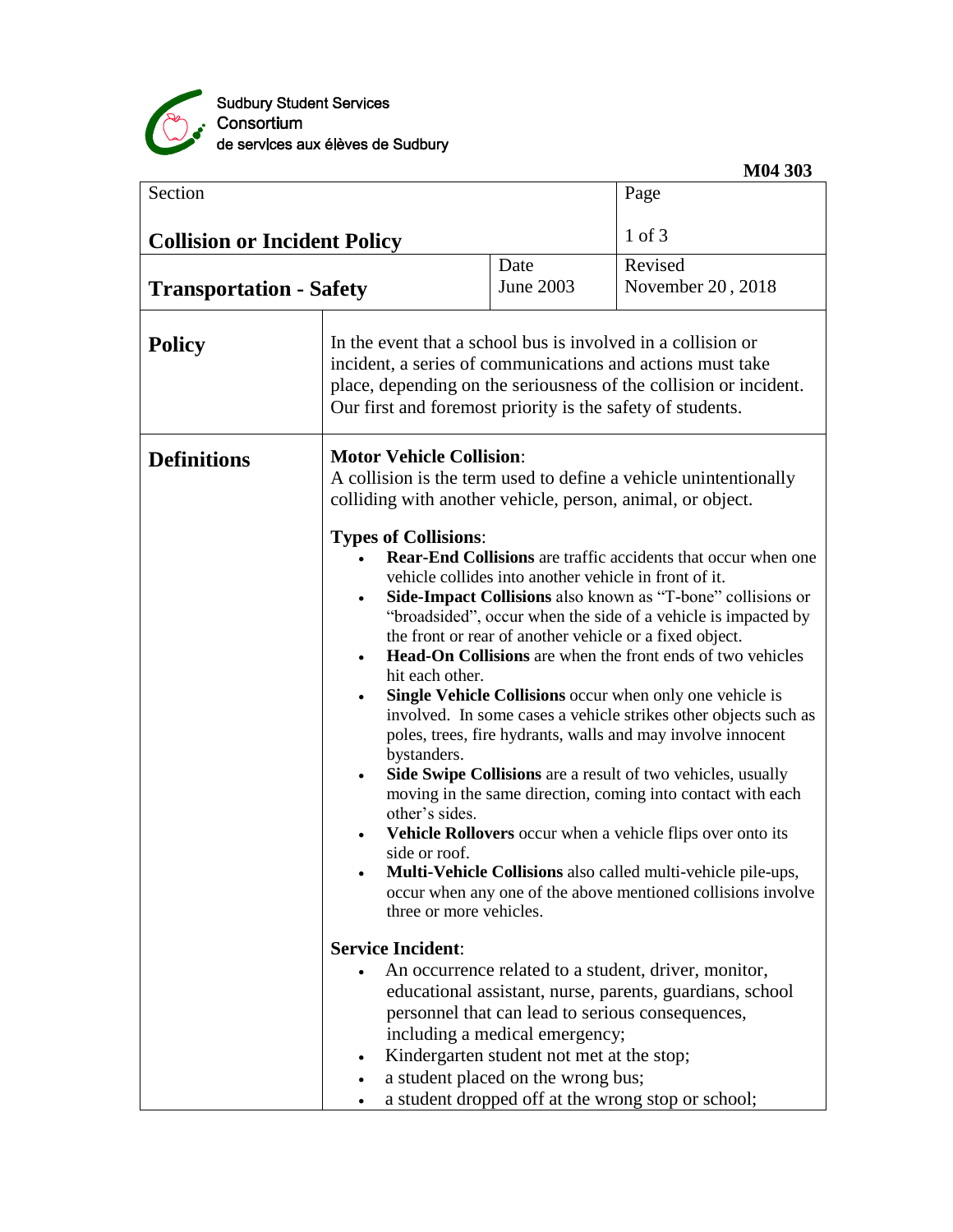|                                                                                                                                                                                       | injury (slip, trip, fall);<br>$\bullet$<br>a lost student;<br>$\bullet$<br>student not on the school bus list;<br>evacuation of the bus;<br>$\bullet$<br>or any other disturbance to service not related to student<br>$\bullet$                                                                                                                                                                                                                                                                                                                                                                                                                                                                                                                                                                                                                                                                                                                                |
|---------------------------------------------------------------------------------------------------------------------------------------------------------------------------------------|-----------------------------------------------------------------------------------------------------------------------------------------------------------------------------------------------------------------------------------------------------------------------------------------------------------------------------------------------------------------------------------------------------------------------------------------------------------------------------------------------------------------------------------------------------------------------------------------------------------------------------------------------------------------------------------------------------------------------------------------------------------------------------------------------------------------------------------------------------------------------------------------------------------------------------------------------------------------|
|                                                                                                                                                                                       | behaviour.                                                                                                                                                                                                                                                                                                                                                                                                                                                                                                                                                                                                                                                                                                                                                                                                                                                                                                                                                      |
| <b>Severity of</b><br><b>Incident</b><br>$\triangleright$ Fatality or critically<br>injured, passenger<br>of school bus or<br>pedestrian, resulting<br>in major closure of<br>highway | <b>Responsibilities of the Bus Driver</b><br>verify the passengers' condition;<br>1.<br>2.<br>ensure that all passengers are safe;<br>remove uninjured students from any source of danger;<br>3.<br>4.<br>ask a responsible student on the bus or a passerby to keep the group<br>of students together until the arrival of the emergency teams;<br>contact the Operator to report the incident (time, location, etc.);<br>5.<br>request that emergency teams be dispatched to the scene of the<br>6.<br>collision or incident;                                                                                                                                                                                                                                                                                                                                                                                                                                 |
| $\triangleright$ Non-life threatening,<br>ambulatory                                                                                                                                  | assist the injured student until the arrival of the emergency teams,<br>7.<br>without moving him/her, unless it is absolutely necessary;<br>follow the instructions of the police and the ambulance who will take<br>8.<br>control of the situation.                                                                                                                                                                                                                                                                                                                                                                                                                                                                                                                                                                                                                                                                                                            |
|                                                                                                                                                                                       | <b>Responsibilities of the School Bus Operator</b><br>call emergency services, i.e. police and ambulance;<br>1.<br>inform the Sudbury Student Services Consortium Executive Director<br>2.<br>or designate about the details of the collision or incident, including<br>the students' and bus driver's conditions;<br>dispatch a replacement vehicle if needed;<br>3.<br>dispatch the Safety Officer or designate to the scene in order to take<br>4.<br>photographs and record details pertaining to the collision or incident;<br>submit a collision or incident report to the Sudbury Student Services<br>5.<br>Consortium within 24 hours following the collision or incident.                                                                                                                                                                                                                                                                              |
|                                                                                                                                                                                       | <b>Responsibilities of the Sudbury Student Services Consortium</b><br>1. record all the pertinent information;<br>2. inform the school principal and Director of Education or<br>designate;<br>inform the members of the Sudbury Student Services<br>3.<br>Consortium's Board of Directors;<br>inform the Ministry of Education of the student injuries;<br>4.<br>inform the Ministry of Transportation of serious collisions;<br>5.<br>inform the parents or guardians of the students who were onboard<br>6.<br>and<br>$\triangleright$ if their child is not sent to the hospital, advise them to make<br>the decision as to whether the child is to be referred to a<br>physician;<br>$\triangleright$ if their child is sent to the hospital, advise parents to go to the<br>hospital;<br>attend at the hospital until either a school staff representative,<br>7.<br>parent or guardian arrives;<br>ensure a telephone line free for communication;<br>8. |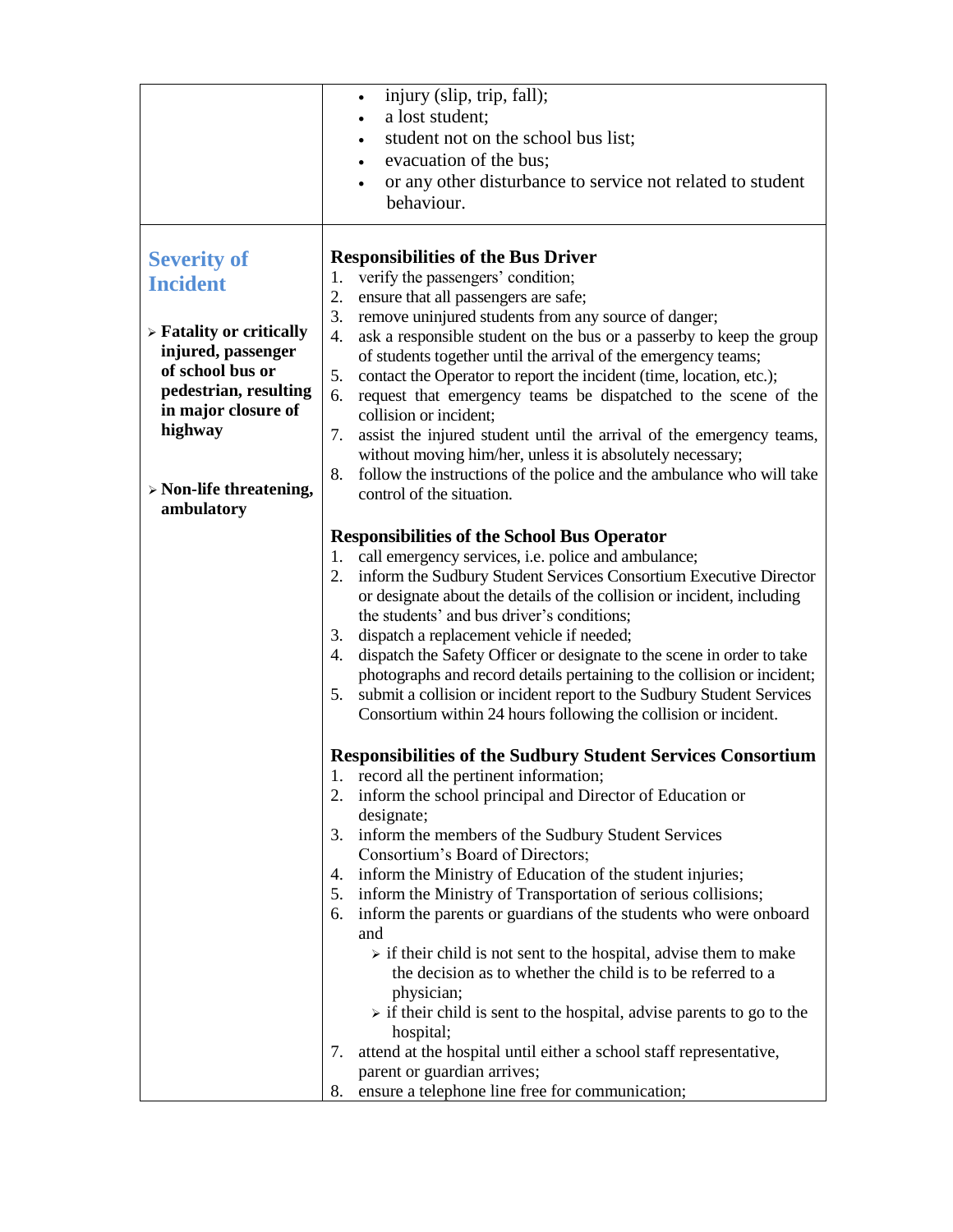|                 | 9.<br>direct phone calls from the media to the Sudbury Student Services                         |  |  |
|-----------------|-------------------------------------------------------------------------------------------------|--|--|
|                 | Consortium's Executive Director who is the Sudbury Student                                      |  |  |
|                 | Services Consortium's spokesperson or the Director of Education                                 |  |  |
|                 | who will be the official school board spokesperson.                                             |  |  |
|                 |                                                                                                 |  |  |
|                 | <b>Responsibilities of the School Principal</b>                                                 |  |  |
|                 | In the morning, once the children who were involved in a collision<br>1.                        |  |  |
|                 | arrive at school, school representative will meet the students and                              |  |  |
|                 | ensure they are able to proceed with their school day;                                          |  |  |
|                 | delegate staff members to go to the hospital until a parent or<br>2.                            |  |  |
|                 | guardian arrives;                                                                               |  |  |
|                 | 3. record in writing all information about the phone calls concerning                           |  |  |
|                 | the collision or incident;                                                                      |  |  |
|                 | inform the Sudbury Student Services Consortium of any new<br>4.                                 |  |  |
|                 | development, in writing, within 48 hours of the collision or                                    |  |  |
|                 | incident;                                                                                       |  |  |
|                 | 5.<br>direct phone calls from the media to the Sudbury Student Services                         |  |  |
|                 | Consortium's Executive Director who is the Sudbury Student                                      |  |  |
|                 | Services Consortium's spokesperson or the Director of Education                                 |  |  |
|                 | who will be the official school board spokesperson.                                             |  |  |
| $>$ Non-life    | <b>Responsibilities of the Bus Driver</b>                                                       |  |  |
| threatening,    | verify the passengers' condition;<br>1.                                                         |  |  |
| non-ambulatory  | 2.<br>ensure that all passengers are safe;                                                      |  |  |
|                 | 3.<br>contact the transportation services dispatcher:                                           |  |  |
|                 | $\triangleright$ to inform him/her of the time and location of the collision or                 |  |  |
| $>$ No injuries | incident;                                                                                       |  |  |
|                 | $\triangleright$ to ask that emergency services and the police be dispatched, if                |  |  |
|                 |                                                                                                 |  |  |
|                 | necessary;<br>$\triangleright$ to request a new vehicle, if required;                           |  |  |
|                 | 4. comfort the students until the arrival of the replacement bus.                               |  |  |
|                 |                                                                                                 |  |  |
|                 |                                                                                                 |  |  |
|                 | <b>Responsibilities of the School Bus Operator</b>                                              |  |  |
|                 | dispatch the appropriate emergency services to the scene of the<br>1.<br>collision or incident; |  |  |
|                 | 2.<br>dispatch a replacement bus to the scene, if required;                                     |  |  |
|                 | 3.<br>inform the Sudbury Student Services Consortium about the collision<br>or incident;        |  |  |
|                 | send a report to the Sudbury Student Services Consortium within 24<br>4.                        |  |  |
|                 | hours after the collision or incident.                                                          |  |  |
|                 | <b>Responsibilities of the Sudbury Student Services</b>                                         |  |  |
|                 | <b>Consortium</b>                                                                               |  |  |
|                 | record all the pertinent information;<br>1.                                                     |  |  |
|                 | inform the parents or guardians of the collision or incident;<br>2.                             |  |  |
|                 | inform the school principal;<br>3.                                                              |  |  |
|                 | inform the affected member of the Sudbury Student Services<br>4.                                |  |  |
|                 | Consortium's Board of Directors.                                                                |  |  |
|                 | <b>Responsibilities of the School Principal</b>                                                 |  |  |
|                 | 1. record all additional pertinent information and forward it to the                            |  |  |
|                 | Sudbury Student Services Executive Director or designate.                                       |  |  |